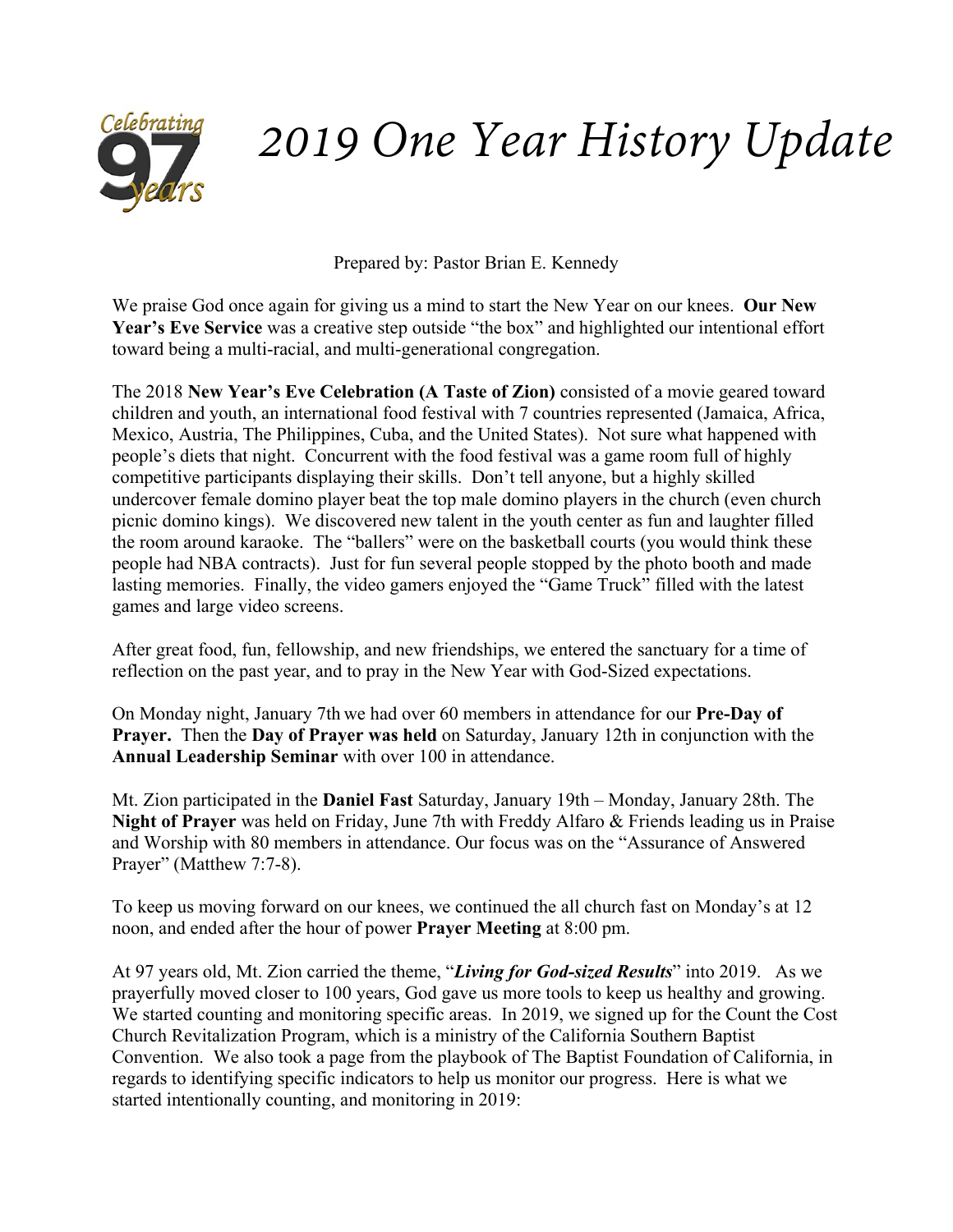### **Count the Cost Goals for 2019**

| Church Goals:                        | 2018        | 2019        |
|--------------------------------------|-------------|-------------|
|                                      | (Actual)    | (Goal)      |
| Average weekly worship attendance:   | 600         | 750         |
| Minimum number of contacts per week: | Not sure    | 1231        |
| Number of baptisms for the year:     | 20          | 50          |
| Weekly Visitors goal                 | No goal     | $8 - 10$    |
| Weekly Revenue goal                  | \$30,413.00 | \$32,548.00 |

#### **Seven key indicators to monitor our progress in 2019:**

Increase average weekly attendance (from 600 to 750) Increase in average number of guests (from approx. 3 to 8-10 each weekend) Increase number of baptisms (from 16 to 50) Increase Saturday, Sunday, and Wednesday Bible Study attendance (from 450 to 550) Consistent staff and leadership recruitment, training, and placement Increase capital campaign and pipeline gifts (from \$108,000 to \$300,000 and from \$10,000 to \$100,000 respectively) Increase Doing Life Together Groups (from 10 to 15)

#### **Five standards that must remain consistent:**

- 1. Maintain Mt. Zion's seven core values church-wide.
- 2. Report finances according to Generally Accepted Accounting Principles.
- 3. Maintain weekly offerings (\$32,989 minimum each week).
- 4. 3% minimum increase of net assets.
- 5. 5% minimum increase of net annual church growth.

Following our theme of **"Living for God-Sized Results,"** we focused on all church evangelism (all members and friends were challenged to share the message about Jesus and invite people to church). This was done primarily through the sermon series in Acts, passing out "the invitation cards" (an ideal was given to Mt. Zion by Retired Vietnam veteran Drill Sargent, Herman Barnett, Sr.) and passing out the Lasting Relationship witnessing tract. As a result of the congregation embracing all church evangelism, God moved Mt. Zion from a place of decline to refreshing growth. Here is what happened.

At the January 2018, Leadership Conference, Pastor Kennedy announced to Mt. Zion Leaders how Mt. Zion had plateaued and was slipping into decline. While doing the good thing of strengthening our discipleship oriented ministries, we allowed our all church evangelism efforts to slip to the back burner (slipping into decline was slow, deceptive, and unnoticeable at first).

Despite the decline, God was gracious to us, and helped us experience slow and steady growth. In 2018, 83 new people joined the church, and by September 9, 2019 45 new members joined the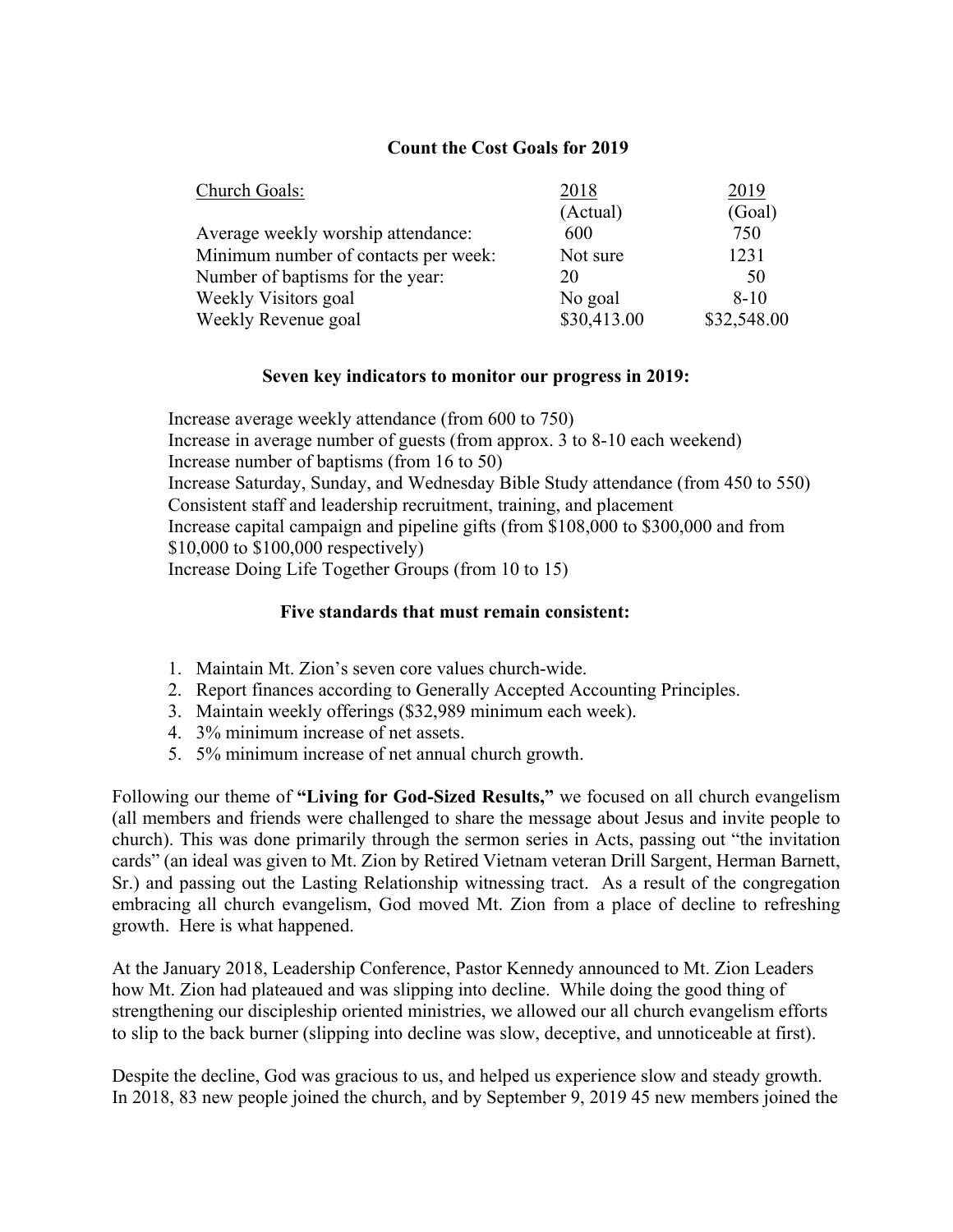church.

In 2018, 16 people were baptized, and by September 1, 2019 25 people were baptized (5 people were signed up for the 97<sup>th</sup> anniversary, "Open Baptism").

In 2018, we had 235 in Saturday and Sunday Bible Study, and 244 as of September 1, 2019. In 2019, Mt. Zion members and friends invited an average of 9 guest to church each week. In 2018, the average weekly attendance was under 600, during the last four weeks prior to the  $97<sup>th</sup>$  anniversary celebration our average attendance was 625.

All the indicators point to slow but steady growth as of September 2019. We have to put a lot of work into growing, but praise Jesus, we are growing and not on the decline. Praise Him!

As church members spend time and energy doing outreach efforts that lead to growth, church members must also keep discipleship oriented ministries operating at a 5 Star Level. Outreach and evangelism are inseparable.

# **Summary of New Ministries and enhancements to existing ministries in 2019:**

- A New Master Life Class, for women only, started at Wednesday Night Bible Study.
- The Women's Wednesday Night Bible Study recruited, and raised up several younger Bible Study Leaders to lead the class throughout the summer for a seamless all year Bible Study.
- A New Women's only Sunday Morning Bible Study was launched in the Mt. Zion Café.
- The Mission Ministry has a new leader to oversee all are missions trips. A new St. Vincent, WI, Team Leader was recruited and began planning the 2020 trip to resume our ministry in St. Vincent (Mt. Zion has teams doing missions in Uganda & Rwanda, Africa, St. Vincent, WI, Haiti, and Tchula, Mississippi). The Senior Pastor was invited to Malawi, Africa to do a Pastor's conference and bring a team to minister to orphans in the community (the trip will be planned for 2020 or 2021).
- The Cycling Team started riding again on Sunday evenings.
- The Business to Business Ministry updated its ministry model by having quarterly versus monthly meetings for greater impact. They also launched a Sunday Morning Business to Business Bible Study that challenges business leaders to incorporate biblical principles into their business practices during the week. They also hosted their first ministry fair in partnership with Mt. Zion CDC. Forty one (41) businesses attended with booths and a day full of business mingling. Mt. Zion business leaders envisioned God-sized results.
- The Guest Services Ministry, put in place an improved system to great guest in worship services by spending time with them after service, and following up with them for six weeks. Ministry Services made plans to recruit more volunteers and fine tune this ministry.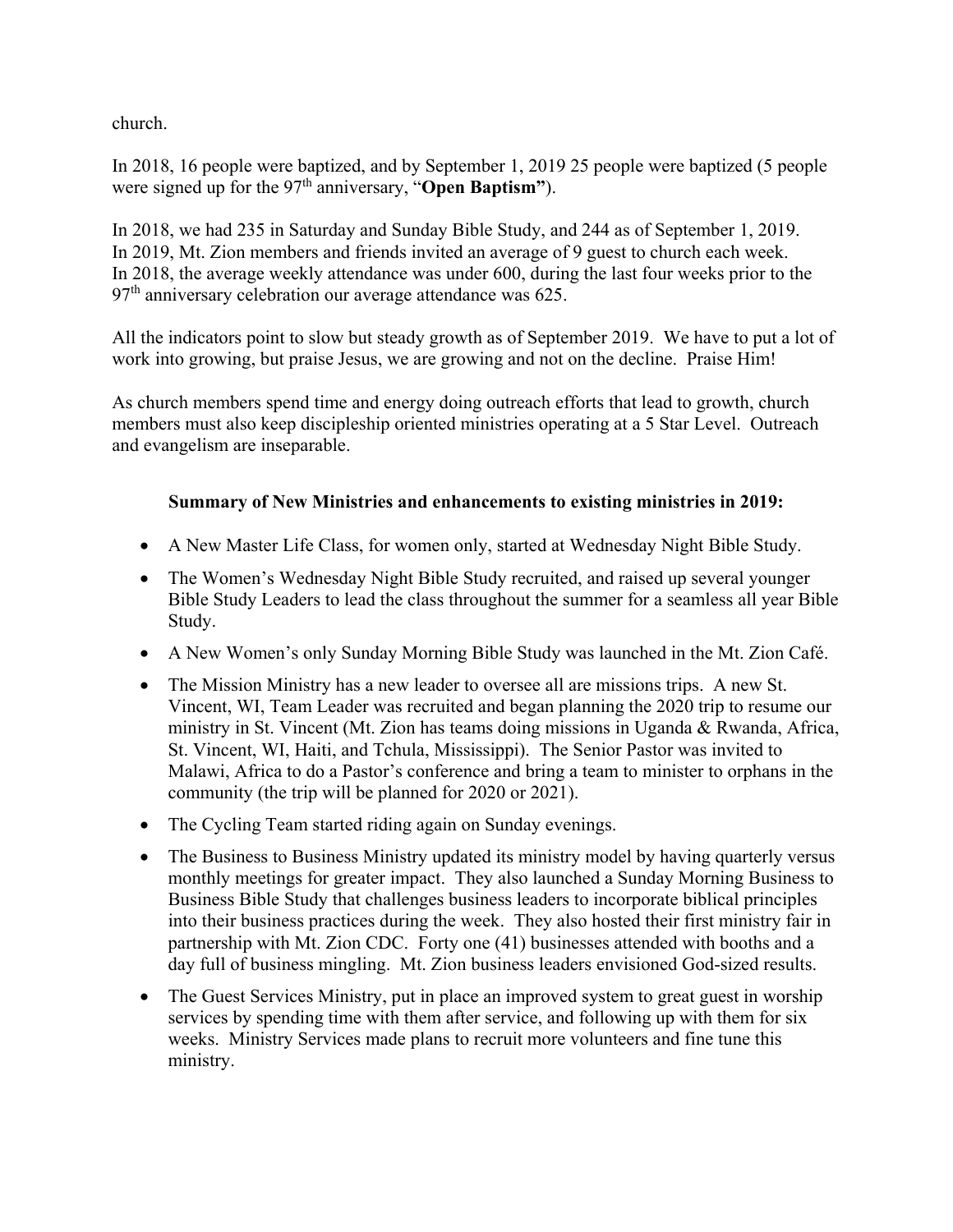- The Couples Ministry which meets each Sunday morning at 9:30 to 10:30 in the east wing of the youth building, planned to be more visible by introducing larger scale couples' event in 2020.
- Our retired military leaders stepped up to advise and lead Mt. Zion in recruiting, training, and commissioning Deacons into service. Twelve (12) trainees were in process and completed their second quarterly seminar as of September 1st. They used Henry Webb's book, entitled: *Deacons - Servant Models in the Church.* The U.S. military leads the world in recruiting, training, and assigning young adults into meaningful military service. Every U.S. soldier in the world knows how to do their job.
- The Children's Choir hosted a back to school concert featuring Dex Davis, Child of God, who shared one of his Cartoon Series that incorporates character development for our children. It was an evening of fun and positive reinforcement for our children.
- The Children's Ministry started their Special Needs Ministry in 2019.
- The Mt. Zion Christian Pre-School started the year with a record enrollment 21 (last year was 17), and were poised to grow to their capacity of 49.
- The Youth brought back **the Lock-In**, an all-night, fun filled time of unlimited food, peer development and challenge to stay up all night. Fifty (50) youth attended including 4 guest. The Young Adults volunteered as chaperones, which built on a growing connection between youth and young adults at Mt. Zion.
- The Youth and Young Adults hosted the Wednesday night Three on Three Basketball Tournament which brought the church together in an evening of rich fellowship, food, and outreach to the community.
- Our Youth Ministry was invited by UCLA, to attend College Signing Day, with hostess Former First Lady, Michelle Obama. We partnered with several sister churches and took a bus to UCLA for the historic experience for our high school students. UCLA continued the strategic partnership with Mt. Zion to educate students and parents with critical tools for college admissions, financial aid, survival skills in collage, and motivation to finish strong in college. UCLA hosted another college workshop at Mt. Zion in 2019. The youth hosted a UC information fair with UCLA, UC Riverside, UC Irvine, UC Berkley, UC San Diego, and UC Santa Cruz.
- The Nurturing Ministry, which follows new members for their first two months, expanded their leadership model.
- The Vacation Bible School Team challenged the church to do an open baptism on Thursday afternoon. Four children and one adult were baptized. Praise Him!
- The Church Administrative Team upgraded to a digital phone system to save \$300.00 per month. The team also reduced the size of the weekly bulletin, and promoted online access to the bulletin to save printing cost.

New carpet was donated and installed in the preschool (donated by Johnson Floor Company). The landscaping around the church was upgraded, and new chips put in the playground (all donated by Beneficial Ag Services, a recycling company in South Ontario).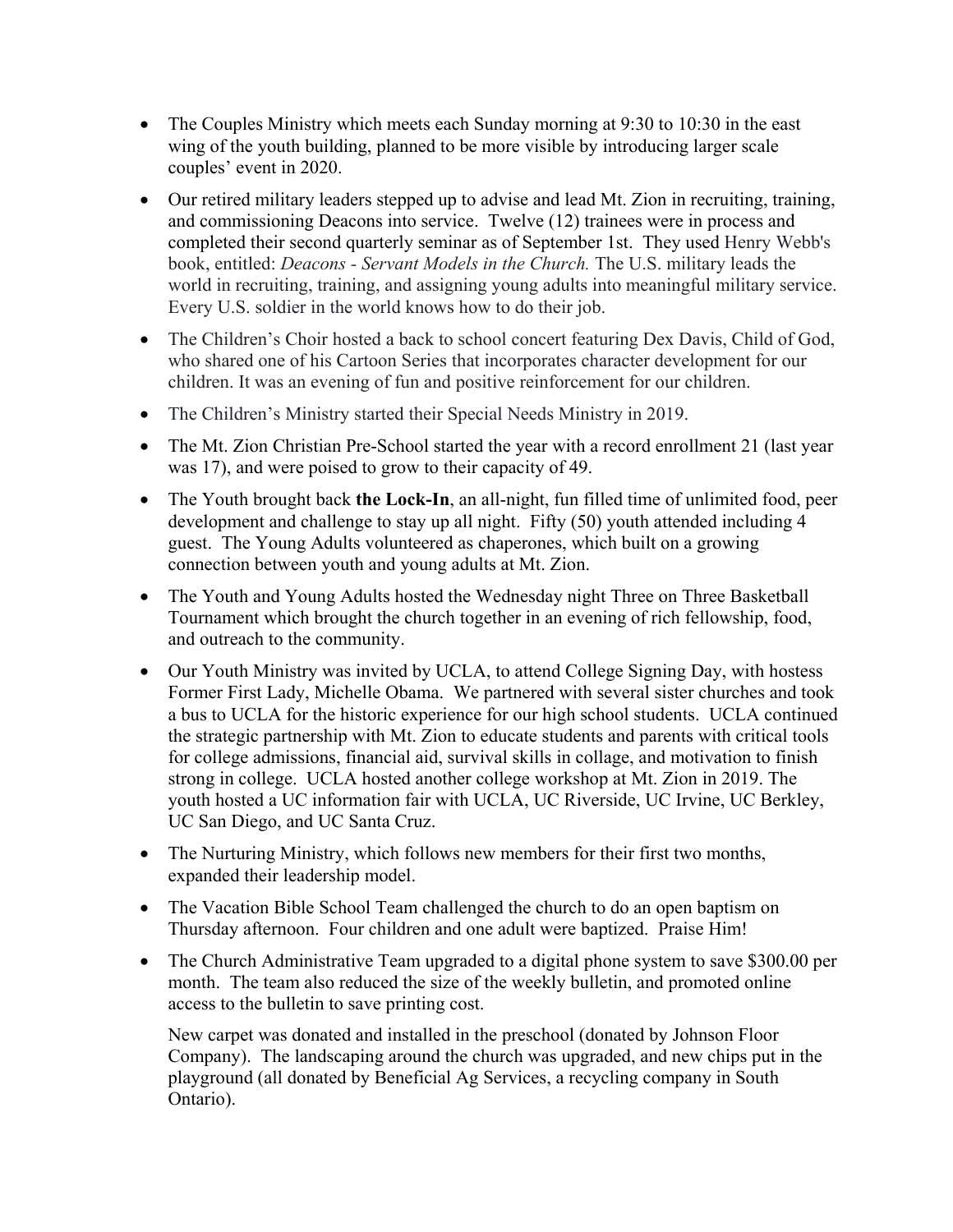The halls in the education building were painted (paint donated by Mt. Zion members), and the seats in the sanctuary were changed to theater style for the increased comfort of worshipers. We contracted with Anthesis, a company which empowers adults with disabilities to blossom, for our weekly gardening services and daily cleaning in the sanctuary saving the church \$500.00 per month.

- Mt. Zion received several grants in 2019 to expand our outreach efforts (\$3,500 for the Summer Camp, and \$2500.00 for the Harvest Festival, both from the Baptist Foundation, and \$5,738.00 for our South campus from NAMB & IESBA, totaling \$11,738). Jesus!
- The Mt. Zion Marketing Team improved our on-line presence by transitioning us to YouTube. This was a significant improvement in screen quality and reliability. They also produced a new logo for the church.
- God expanded the Tchula, Mississippi Mission's Teams territory in 2019 to 15 participating pastors for the largest evangelistic outreach in Holmes County.
- The Trustees approved a contract to secure extra parking across the street from the main church parking lot. Adequate parking is critical for ongoing growth.
- The Capital Campaign Team, met several times to reinvigorate our efforts to pay off the Land Loan and put money in the bank to break ground to build. Since commercial developers are bringing \$150 million dollars of infrastructure to the west side of the Ontario Ranch where Mt. Zion's 18 buildable acres are, we can realistically project that Mt. Zion can break ground to build the year we turn 100 years old. God Can Do It!

In 2019, our first six month's income was significantly lower than projected. Hence, the staff took at 10% cut in June to avoid layoffs. On September 15th, the 10% was reduced to 5%. Despite financial challenges, God provided and we were able to continue doing 5 Star ministry with less. Consider the rest of our 2019 historic summary just to see with happens when God's people live for God-sized results.

The **Black History** program celebrated the Great Migration on February 24<sup>th</sup>. Dr. Gilbert Holmes was our keynote speaker who engaged the audience by having a question and answer period. Elementary to high school students were encouraged to participate in an essay contest in which they interviewed a member of their family that migrated from the South. The three winners were, De'Jon Benjamin Little (9th grade), DeMari Jackson-Little (3rd grade), and Jordan Moreen (2nd grade). Two hundred and eight four (284) people attended.

**Resurrection Service** – The 6:00 am, 8:00 am, and 10:00 am, resurrection services were held at the Ontario Town Square on Euclid Avenue for the fourth year. We are convinced that God was glorified as we worshiped around the resurrection of Jesus from the dead, people putting their faith in Jesus, Mt. Zion providing the community "a pleasant delight" on Resurrection Sunday (over 1,500 people attended).

**South Campus** – Glory to God, on June 2nd we celebrated the one year anniversary of the South Campus, our first church plant,. Under the leadership of Pastor Kelvin Aikens, at Grace Yokley Middle School in Ontario, 64 adults and 6 children attended the morning service and 100 adults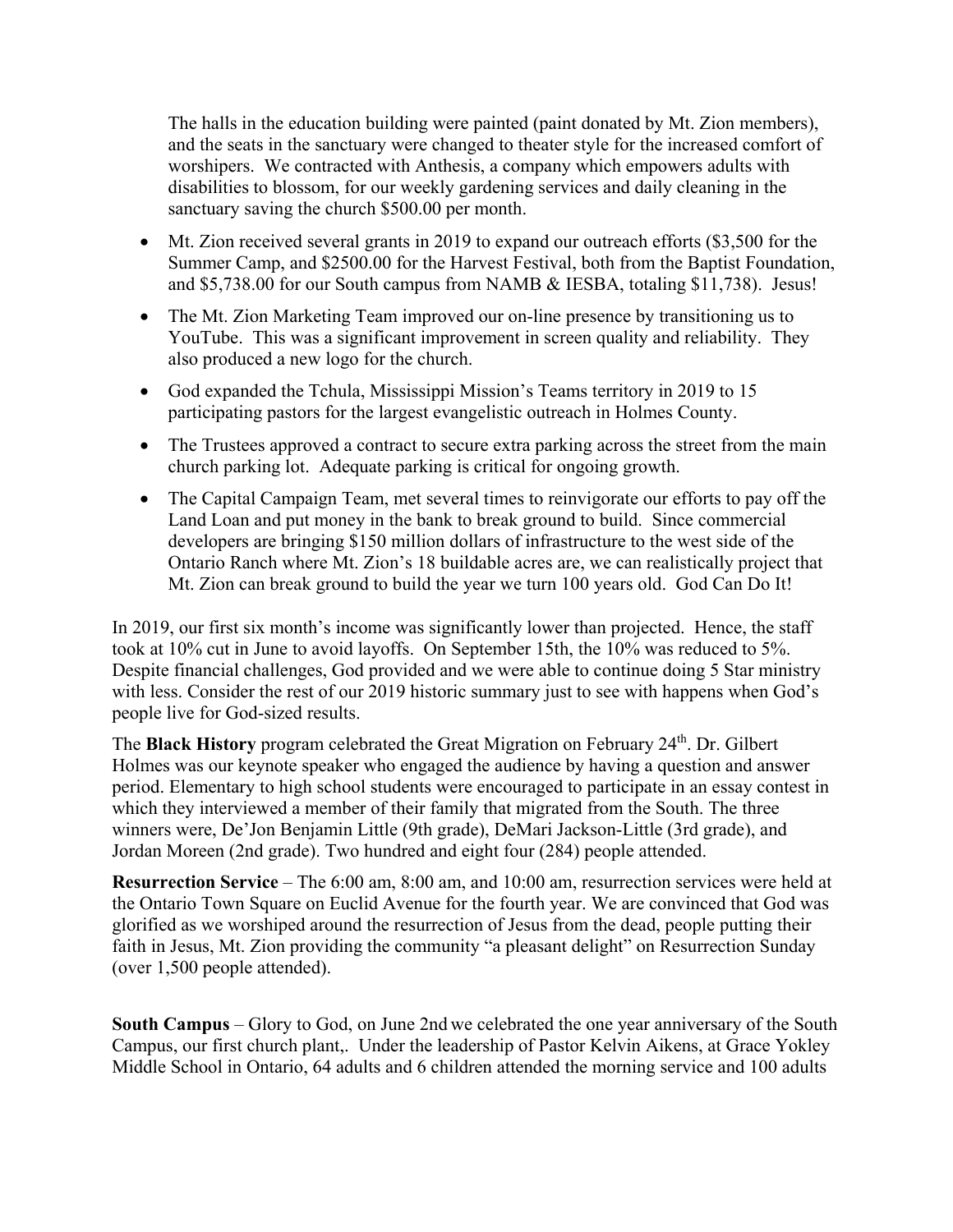and 1 child attended the Anniversary Celebration. During the 1st year the average attendance at the South Campus was 47, and 3 visitors per week.

**VBS Program** – We put on the Armor of God during the week of June 24-28. On average, we ministered to 62 children daily. Seventy-one (71) children attended the educational trip to the space museum. Ten (10) children put their faith in Jesus, and four (4) children and one (1) adult participated in the open baptism service. Activities included: Chess, Bible Drill, Career Development, STEM rotations, Cooking/ Food preparation, and Crafts.

The **Graduation** Program theme was: With a Hopeful Spirit, Pursue God's Plan for Your Life (Philippians 3:14). We encouraged graduates to follow the path that God has for their lives. We had a total of 45 graduates and promotions, which included 15 college graduates, 15 high school graduates, 6 middle school promotions, 5 elementary promotions, 1 kindergarten promotion, and 3 pre-school promotions. Words of Encouragement, Inspiration, and Wisdom were given by Mt. Zion's very own Brian E. Kennedy, Jr (M.Ed.) Dr. Raquel Rall (PhD). This year's special guests were California State Senator Connie Leyva, County School Superintendent, Dr. Ted Alejandre, Deputy Chief Mike Lorenz from the Ontario Police Department, and Superintendent Dr. James Hammond, from the Ontario Montclair School District.

The **A/V Ministry** – continues to invest in their new members and new pieces of equipment to cover the campus. The new hardware for the broadcasting studio has improved our livestream presence and launch our YouTube channel. We are still waiting for the final completion of the studio / broadcasting room. This room is vital to our ability to control sound, video and camera crews remotely across the campus.

The **Children's Ministry** grew in the area of discipleship by helping children develop a deeper understanding of who God is and how much He loves them. The children continue to be visible in the total church program and this helps them to feel a greater sense of belonging.

The Children's choir membership has grown to 35 active members between the ages of 4-11, and they sing regularly on 2nd and 4th Sundays.

• February - Parents Day Out – had ten (10) children to sign up, but due to the rain only three (3) showed up on that day.

• March - Children's Lock-in – had twenty-two (22) children to participate and three (3) of the children were from Saturday church.

• April - Resurrection Sunday Program back by popular demand the children's reenacted the "*Resurrection of Christ".* 

• Summer Adventure Camp - Camp Session I went 4 weeks with a total attendance of 35 attendees. The second 4 week session had 30 in attendance. This year every Monday, the campers went to storybook studio in Upland, where they had arts & crafts and science projects.

Check out Parenting Christian Kids Magazine in the fall. This magazine is designed to help educate parents. Our prayer is that you'll make informed decisions about what your children watch, read, listen to, and play.

**Youth** – Our youth continued to be called upon to serve in other areas of church ministry and committees including; the nursery, children's ministry, praise dance, ushers, choir, Helping Hands, and other adult ministries.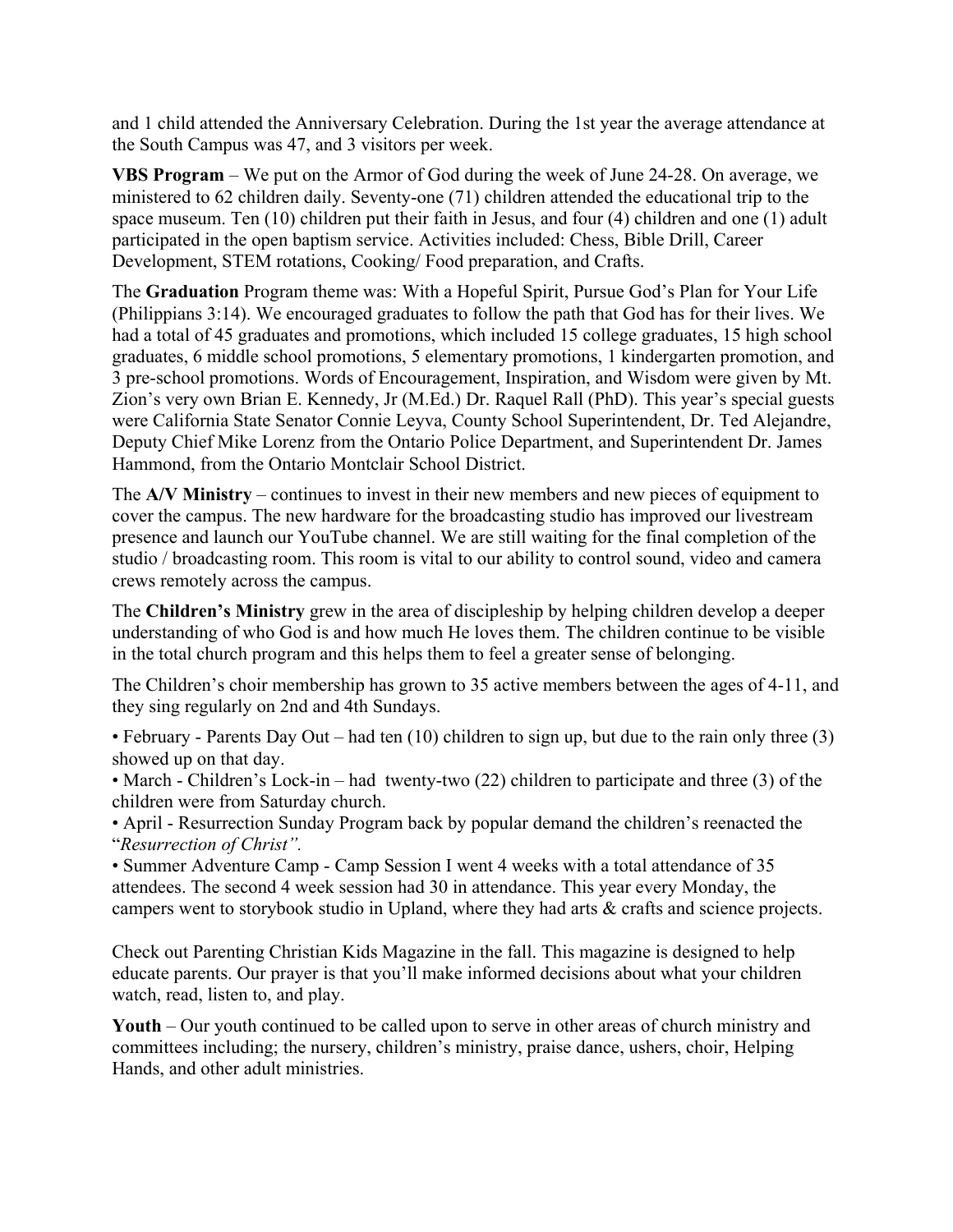• True Love Waits – Program kick-off at Magic Mountain February 16th. A 7-week study promoting purity security culminating with a concert March 31st featuring music from Phillip Leary and Freddy Alfaro along with local guest artist.

• Youth Ministry and UCLA sponsored College Financial Aid Workshop for the community with approximately 40 in attendance February 23rd.

• S.A.L.T. Factory (Salt and Light Teens) Youth Sunday Worship Experience celebrated 1 year with games, worship, a message, and all-you-can-eat tacos February 24th.

• Youth workers attended the Neaten Ministry Conference at Gateway Seminary January 26th and Youth Pastors Summit April 1-2 at Saddleback Church.

3 on 3 Basketball Outreach Tournament April 24th sponsored by Youth and the HUB.

• On May 1st fifty-four Mt. Zion High School Seniors and juniors, and youth from neighboring churches attended College Signing Day at UCLA featuring former FLOTUS Michelle Obama.

• Youth Skate Night May 8th with approximately 20 participants.

• Mr. J concluded 16th year on-campus bible club ministry as students prepare for summer break on average, we ministered to 25 students.

• The Good Man Movement 10-month mentorship program was attended by eleven (11) boys under the direction of Justin Jerry and Aaron Williams and culminated with its 5th Gala May 11th Eight (8) young men attended.

• For 4 weeks in June, The Youth Creative and Performing Arts Workshop focused on The Art of Storytelling with sessions taught by Author, Dana Marie Booker. Seven (7) youth participated.

• Fourteen teens participated during Go Sunday distributing door hangers to 516 homes in Chino.

• Youth Wednesday Interactive Bible study focuses on current urban issues from a biblical perspective with an average of twenty-five participants.

## The **HUB Young Adult ministry**

• At our HUB Wednesday night service we have seen a 30% increase in attendance with an average from 21 to 32.

• In January we kicked off the year with a Vision Board Party.

• In March we hosted a Poetry Night with over 80 people in attendance. 40% of those who attended were guests. 6 people recommitted their life to Christ.

• In April we partnered with the Youth ministry to host a basketball 3 on 3 Outreach. We had several guests and over 70 in attendance with 3 dedications.

• In May we hosted a relationship conference. The theme dealt with the season of life- Storms, Droughts and Harvest. We had great reviews and over 60 people attended.

The **Deacons Ministry** worked on updating the family ministry**.** The Deacons kicked off their Deacons Trainee Seminars on May 4, 2019 with 18 participants. They ministered to the Mt. Zion congregation through prayer and service. They served the Lord's Supper to 36 members at home or facilities, assisted in baptizing 25 candidates and made 61 hospital and home visits. The Deacons participate in the Men and Women's combined fellowship. During "Go Sunday" in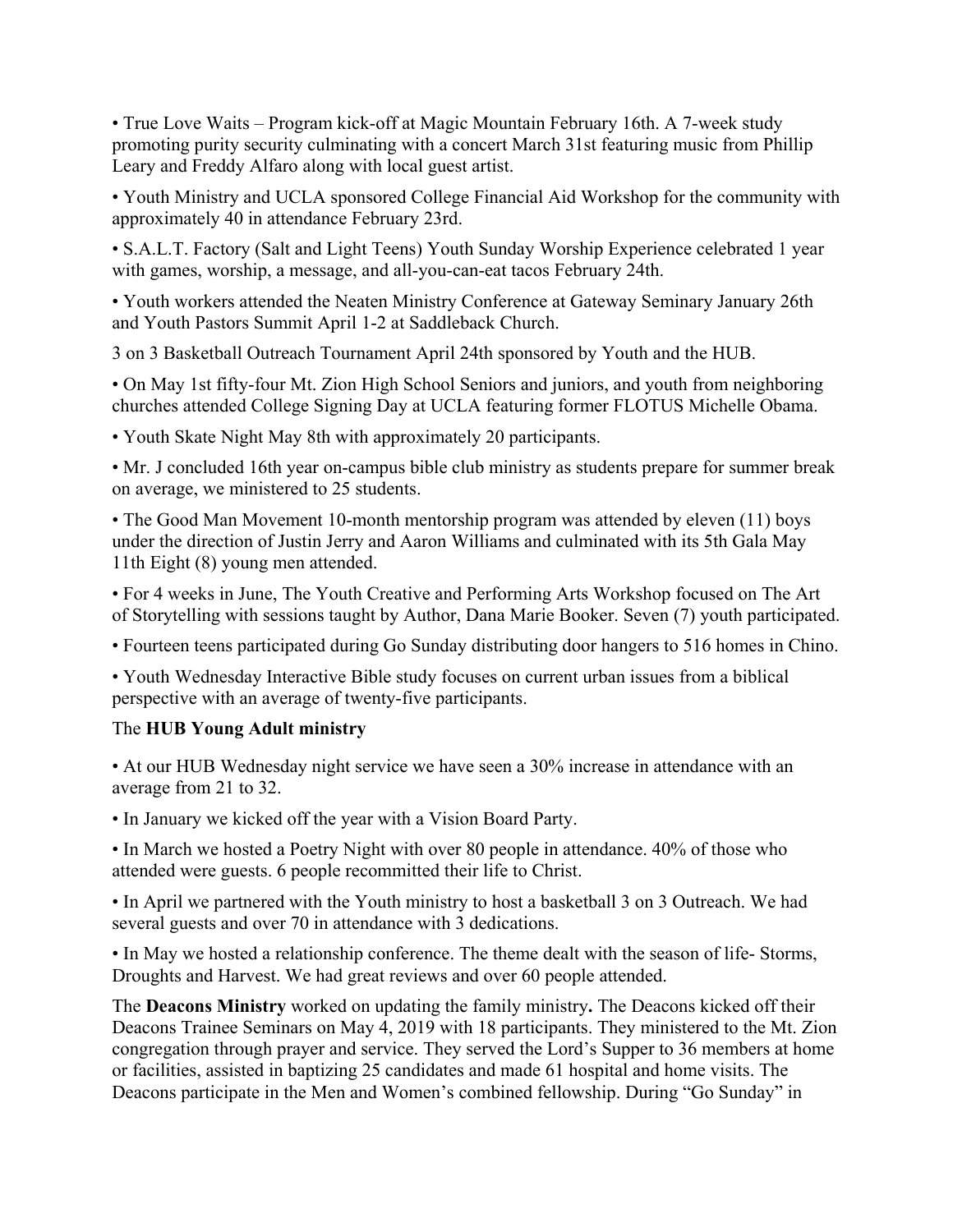June, we distributed 45 homeless bags. The Deacons traveled with and assisted the Pastor throughout the year.

The **Deaconess Ministry** continues to reach others for Christ by staying connected to the body of believers and others. They assisted the Deacons with baptisms and communion; consistently reached out to church families and others; and maximized their talents and gifts in various other ministries for kingdom building.

Our **Sunday School** had a high attendance effort on the weekend of March 16-17 when 40 guests joined us in Bible Study. Our overall attendance for the weekend was 273. Our average attendance between January and June was 239. By September 1, it was 244. On April 7th we began two new classes, one for women and one for Business Owners and Entrepreneurs. As of 9/1, the average attendance in the Business to Business class was 12, and women's only class averaged 25.

Five people completed our Potential Workers Training class. Twenty-three of our workers attended our mid-year training event in February. Between that and Ministry Connection last October we had 64 who participated in training. In addition, we have two other teachers who have been trained and are ready to begin new classes. The Workers Meeting continues to meet with over 50 in attendance each month. We hosted a Worker Appreciation luncheon for over 100 or our workers. Robb Zinn brought us an inspirational message.

**Doing Life Together** - Bible Study groups, held either on campus or hosted at a member's home, had nine groups that meet on a regular basis as of September 1st. A new group started in Fontana. Two members were preparing to launch in September in Rancho Cucamonga.

The **Seniors** Ministry continues to grow with an average of 28 attending Thursday Bible Study. They continue to participate in weekly Bible Study and gather to celebrate birthdays and other special events in each other's lives. They are involved in different activities to help reduce isolation, foster friendships, stimulate empathy, and provide a mental 'time out'.

The **Nursing Home Ministry** provided room-to-room visitation at two Nursing Facilities in Pomona; Country Oaks and Park Avenue Healthcare on the second Sunday of each month. They conduct a Church Service at Upland Rehabilitation Center on the fourth Sunday of each month. The Nursing Home Ministry ministered to over 643 people during through September 2019.

The **Men's Ministry** continued to focus on reaching a God desired effect for both generations to come together on one accord, growing together in God, and taking a leadership role in God's Kingdom. The main goal was to reach a greater percentage of men.

The **Classic Restoration Ministry** met every 4th Saturday to spread the message that "God restores His people." We had successful cars shows with a high of 40 cars, trucks, and special interest vehicles. As a result of this ministry several inactive members of the church have recommitted, and the unchurched started visiting the church.

The **Mt. Zion's Women's Ministry** focused on *Growth through Engagement*, promoting spiritual growth and submission to the authority and application of God's Word. We are serious about maturing in our walk with the Lord.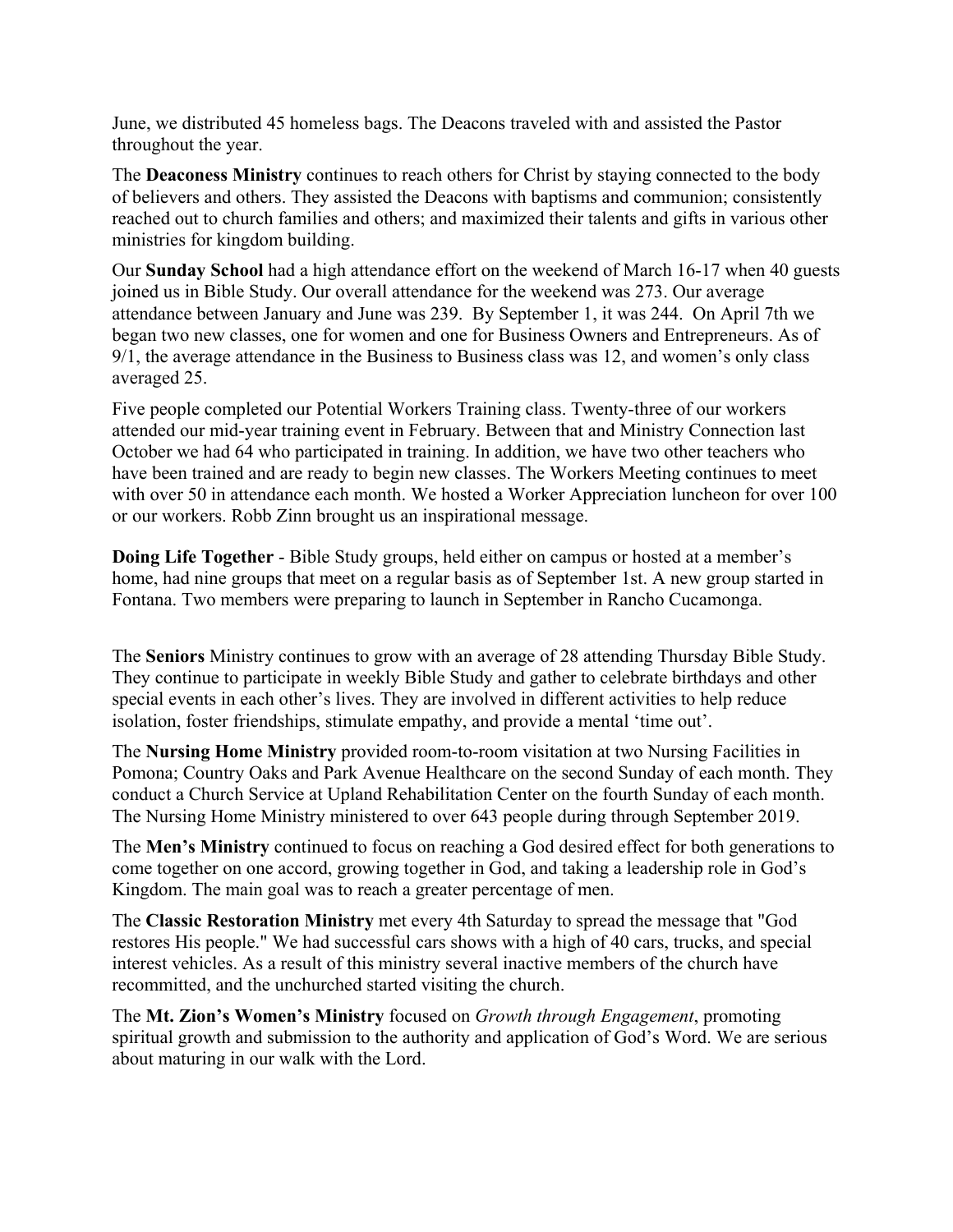Our 4th Saturday study, "*Experiencing God – Knowing and Doing the Will of God"*, by Henry and Richard Blackaby was introduced to more than 60 women.

Wednesday night Bible Study of *"The Purpose Driven Life – What On Earth Am I Here For"* by Rick Warren was a rewarding study. The Summer Wednesday night session started on June 12th with the study of Hagar. We welcomed 10 new members.

The **Fitness Ministry** held classes throughout the week. We have Zumba on Tuesdays and Step Aerobics/Abs on Thursdays. Both classes are held from 7:00 to 8:00 pm in the Mt. Zion Café, and Karate is held on Tuesday and Thursday nights from 7:00 to 8:30 pm.

**Gospel Line Dance Class,** was held on Tuesdays, 6:00pm to 7:00pm in Room 9. We advocate the healthy benefits for **Adults**, which is low impact, helps strengthen and tone the entire body, fellowship, encouragement, and many more benefits.

The **Nurturers Ministry** hosted the New Members luncheon on March 3rd; there were a total of 12 new members in attendance. Members were served lunch and given the opportunity to share something about themselves and their families. Several ministry leaders explained their function and invited new members to connect in a ministry. After the luncheon, the members were invited to attend the Holy Spirit Guidance Meeting held in the Mt. Zion Café.

The **Mental Health Ministry** (Minds Moving in a New Direction) provided mental health resources to Mt. Zion members and the community. In March we hosted "In Our Own Voice," sponsored by NAMI. In May we kicked off Mental Health Month where resources were provided to congregants and community members. We continue to strive in cooperation with NAMI (National Alliance on Mental Illness) to increase Mental Health Awareness throughout our communities.

The **Helping Hands Ministry of Mt. Zion** provided approximately 3,883 meals to individuals by September. We had an on-going partnership with San Bernardino County Emergency Food Assistance Program. Each month Helping Hands' volunteers picked up food in San Bernardino and distributed food at Friendship Missionary Baptist Church.

- HHM delivered 488 food bags to seniors residing in Ontario, CA.
- Fed 109 with emergency food bags
- Provided clothes for 3 individuals
- 11 Benevolence Requests (housing referral, furniture, monetary emergency)
- Received \$523.52 donation from the Thursday Worship Services.
- 2,035 volunteer hours were donated to HHM by September.

In April HHM provided Resurrection Holiday food bags feeding 358 individuals. Food Bags consisted of Ham or Turkey with side items to feed 3-4 individuals for 2 - 3 days.

Every Thursday HHM had a bi-lingual Worship Service which was aired on YouTube under the site Pastor George Spaicia.

The **Music Ministry** opened the year with our annual Male Chorus Concert. Seven local and distant churches joined us for a memorable evening of worship. In the spring, we ministered at the Ontario Town Center Amphitheater for Resurrection Sunday Services. We capped off the spring season with our Annual Evening of Worship featuring our very own choir, and led the  $97<sup>th</sup>$ anniversary concert. We experienced growth spiritually and numerically.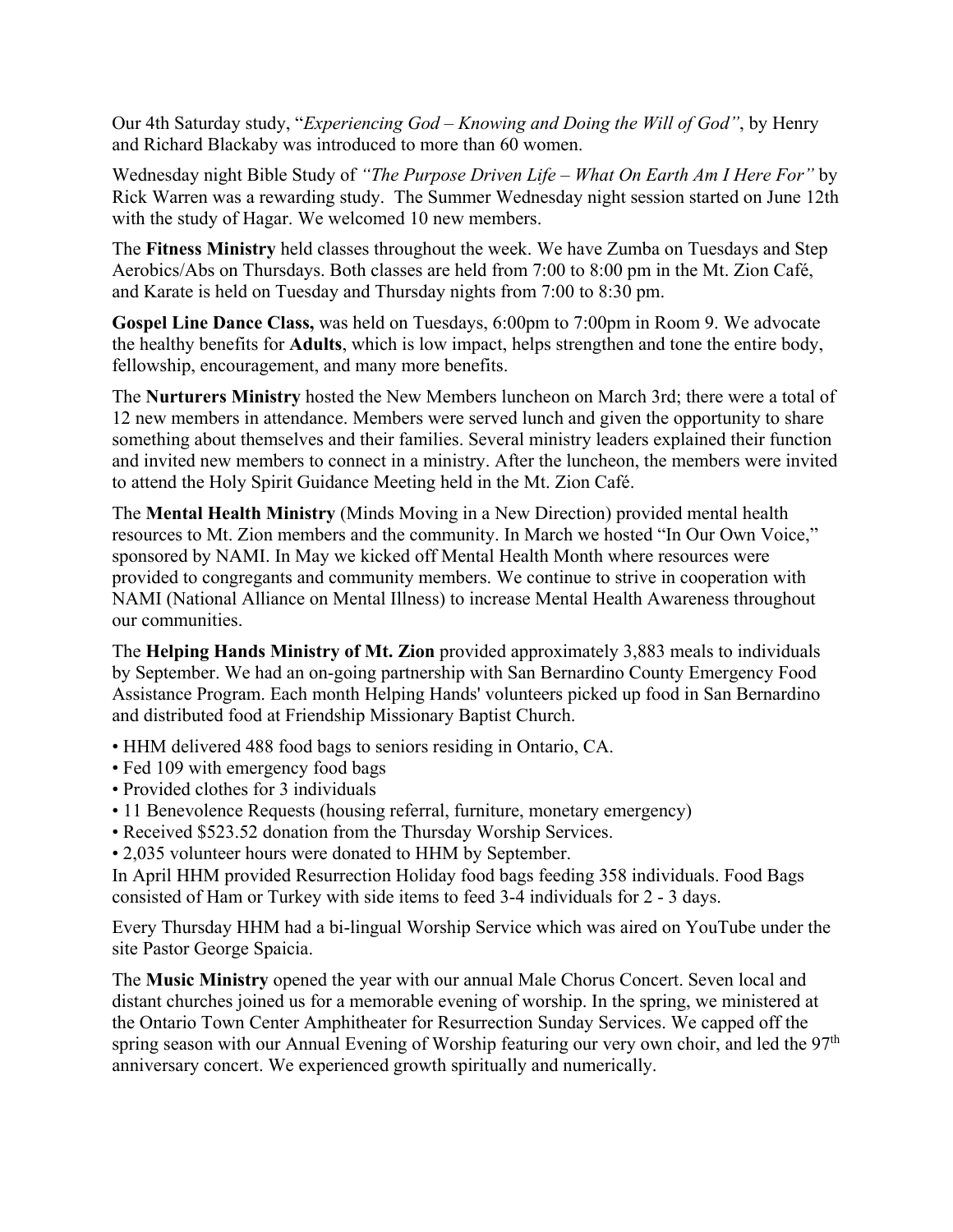The **Mt. Zion Business to Business Ministry** was formed August 2018 with a vision to bring glory to God in all that we do as business leaders. Mt. Zion B2B started with thirteen members and have a total of seventy-nine to date. We hold quarterly outreach events, the first being Business & Burgers which was sponsored by the Mt. Zion CDC (Community Development Corporation) on June 29, 2019 with 41 booths.

The **Usher Ministry** continued to train our ushers to serve members and guest so they may experience the sacredness of worship. We were creating a photo roster of emergency personnel to help identify those trained for medical assistance. We celebrated our 15th Annual Ushers Day program in March with Our Theme: "Facilitating the Assembly of the Saints." There were 303 in attendance. In our campaign to recruit new Ushers, one new Adult Usher joined, and others are interested. Please keep our Usher Ministry in your prayers.

The **Tchula Mississippi Missions Ministry.** God raised up the 43 member Tchula mission's team in 2019 consisting of 28 from Mt. Zion, 13 from Progressive Church in Stockton, 2 people from St. Paul Baptist Church in Sacramento, to make a kingdom difference (children and teenagers).

When we arrived at approximately 2:00 am, we rested quickly, got up early, split up into small groups and attended 13 participating churches throughout Holmes County.

On Monday we set up in six different locations for vacation bible school and true love waits. Our construction team started their work building the gazebo at Big Daddy's restaurant in Tchula.

Our senior's ministry team visited with senior citizens which included two Deacons praying and giving a Word of encouragement from the scriptures, and Mrs. Arkansas giving them comedy.

Each evening we hosted a basketball tournament that attracted people throughout the county. At the basketball tournament each division, elementary, middle and High School/Adult players battle for the treasured first place title, which gives bragging rights for an entire year.

At this year's tournament the President of the County School Board, the Mayor of Tchula, the Mayor of Lexington, and the Special Assistant to the County Superintendent of Schools spoke to help the community see vision for their community and have hope.

Each night we broke up into small groups and addressed the topics of purity, hope, God's love, and the New Commandment for us to love one another the way Jesus loves us, which was followed up with a short message and invitation to put their faith in Jesus.

From VBS, True love waits, the senior's ministry, the basketball tournament, and our witnessing throughout the community, at least 50 people put their faith in Jesus.

On Monday we made a kingdom difference in the lives of 242 people. On Tuesday, we prayed for increase and God let us minister to 390 people. On Wednesday, we prayed for more increase, and God let us minister to 461 people. On Thursday, we prayed for more increase, and God let us minister to 543 people.

The significant highlight was how the Pastor's and church leaders in Holmes County opened their doors and allowed us to serve in partnership with their VBS Teams. The goal to increase capacity among the churches in collaboration with each other has become the largest evangelistic